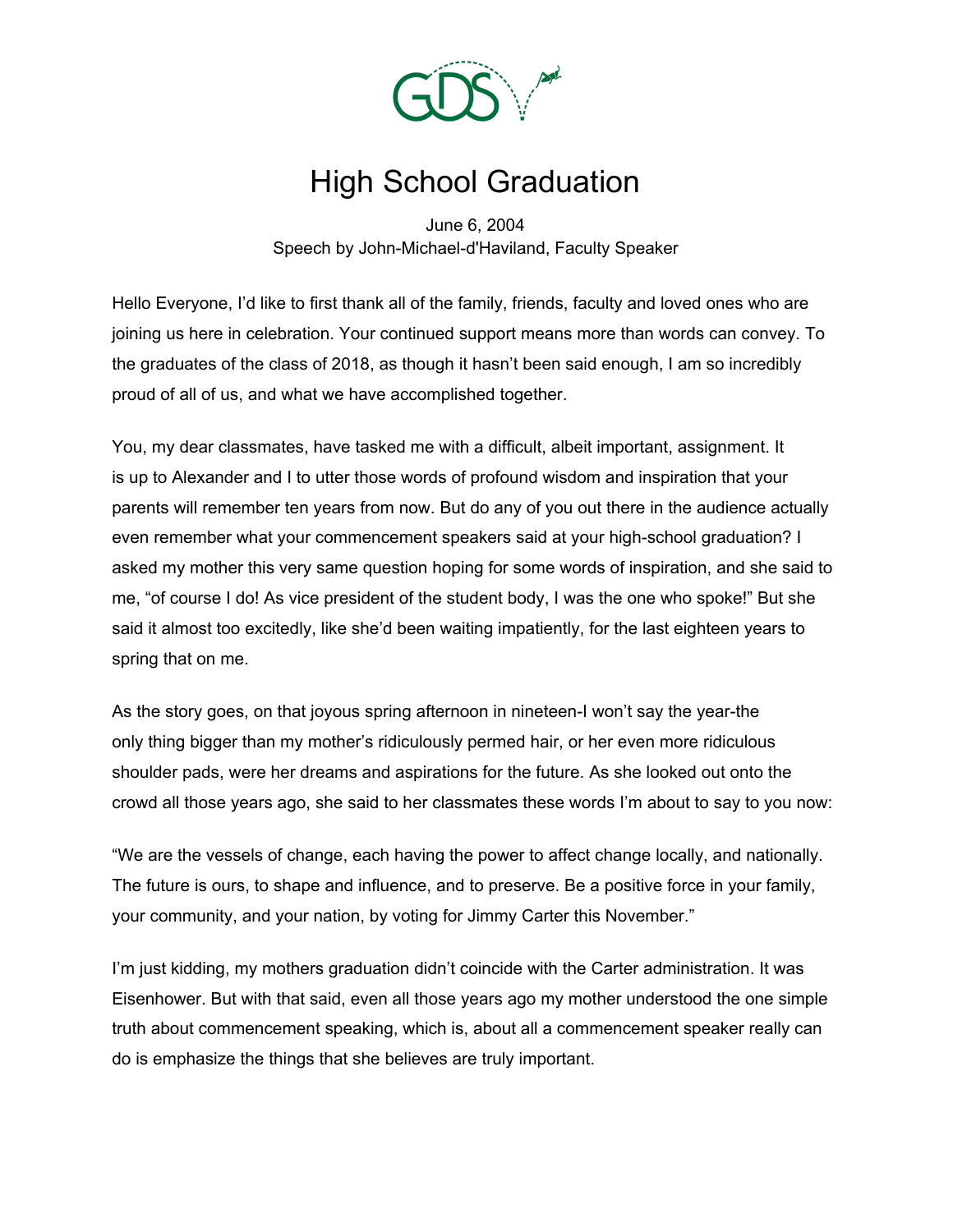Now unlike my hippie mother, I won't use my graduation day to push any sort of political agenda, but rather to emphasize just how impactful the times we've spent together here at GDS have been. Georgetown Day School has formed us into the people we are today, that is leaders and change makers. We have contributed so much to the Georgetown Day School community, organizing walkouts against injustice, engaging in all school conversations on the topics of hate speech, police brutality, sexual assault and consent, and in every instance we have shown our unwavering commitment to social advocacy. Whether advocacy means marching down Pennsylvania avenue at two o'clock on a Wednesday afternoon in demand of policy change, or marching down to Quinn Killy's office in demand of chocolate milk in the vending machines, we have shown that there is a distinct quality about the class of 2018 that sets this group of people apart from the rest. Our willingness to invest in each other, our ability to assess and overcome adversity together, the unconditional support we have offered one another throughout every obstacle and hardship, our ability to mobilize and rise above in unity, is what makes me believe wholeheartedly in the limitless power of each of us to affect change.

This past year has forced us to reevaluate what it really means to belong to a mission driven institution such as Georgetown Day School. What it really means to do, and to live intentionally, given that GDS is the first intentionally integrated school in the district, the first to intentionally center and emphasize equity and justice in its pedagogy. No matter where life takes

us as we all embark on this next chapter of our lives, I implore you to remain faithful to the central philosophy that defines Georgetown Day School: that compassion and empathy are not just necessary aspects of existing within any intellectual or educational community, but essential to cultivating a world that cherishes the vibrancy of shared experiences as a means of promoting and nurturing strength of character and concern for others; that patience, diligence, and perseverance is what ensures that our capacity for greatness in any pursuit, is boundless, that the commitment to honoring the worth and integrity of every individual is one that is lifelong, and contingent upon the understanding that worth is something that is innate within all of us.

To all of the teachers, coaches, faculty and staff that have touched our lives, thank you for your unceasing encouragement and direction. To my mother, words have not yet been invented to assist me in articulating just how grateful I am for you and all you've done for me, so for now I'll just stick with thank you.